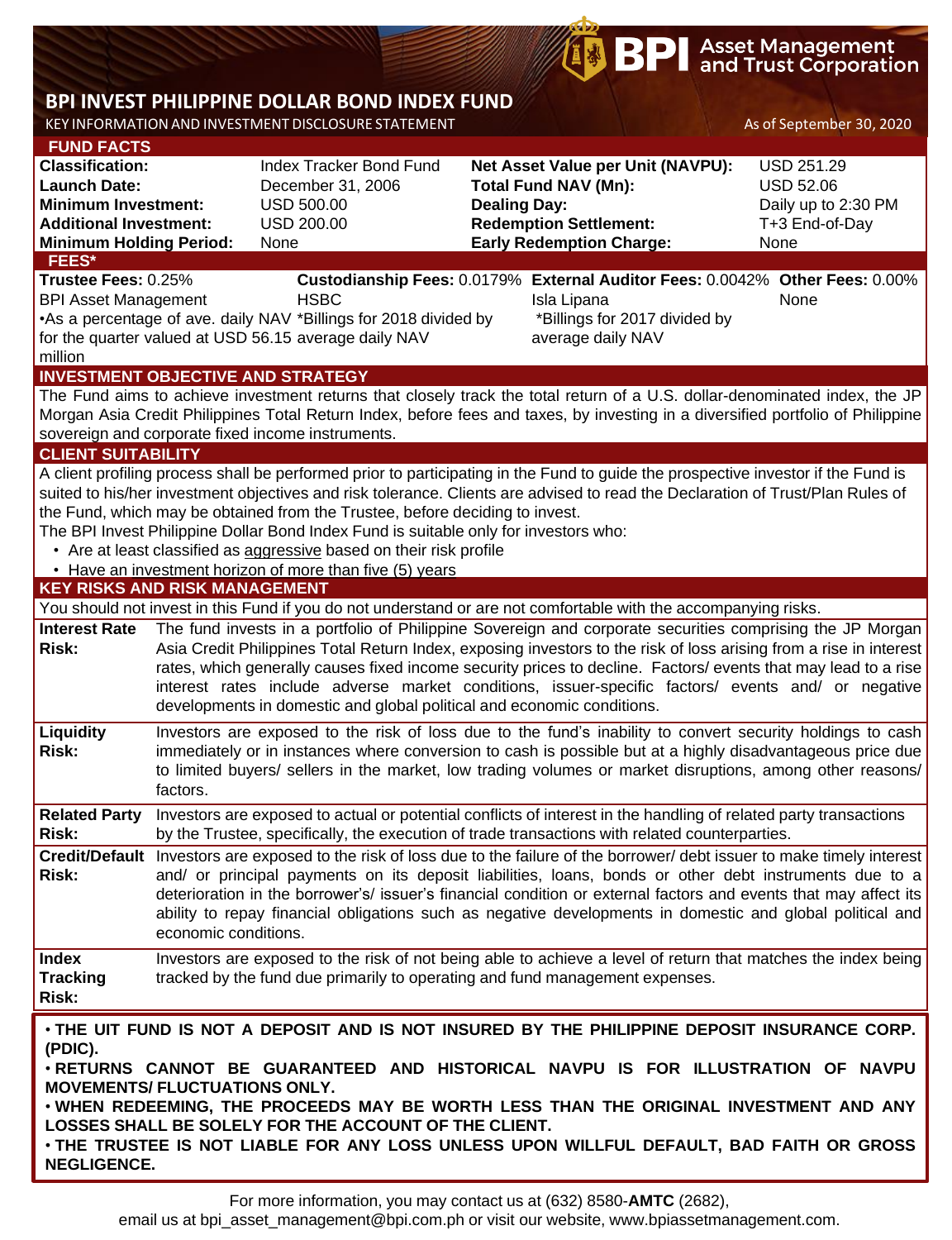### **FUND PERFORMANCE AND STATISTICS AS OF SEPTEMBE 30, 2020**

(Purely for reference purposes and is not a guarantee of future results)



**Fund 0.73 2.48 9.15 4.84 18.29 151.29 Benchmark** 0.62 2.50 9.50 5.10 19.47 165.36

\*Benchmark is the JP Morgan Asia Credit Philippines Total Return

**Fund 4.84 9.66 5.76 4.22 5.38 6.93 Benchmark** 5.10 10.15 6.11 4.55 5.85 7.35

**Fund 4.91 13.27 -0.73 5.85 2.96 3.41 Benchmark** 5.10 13.95 -0.61 6.36 3.53 3.97

**1 mo 3 mo 6 mo 1YR 3YRS S.I.<sup>2</sup>**

**1YR 2YRS 3YRS 4YRS 5YRS S.I.**

**YTD 2019 2018 2017 2016 2015**

| <b>NAVPU over the past 12 months</b>   |        |  |  |  |  |
|----------------------------------------|--------|--|--|--|--|
| Highest                                | 254.91 |  |  |  |  |
| Lowest                                 | 230.22 |  |  |  |  |
| <b>STATISTICS</b>                      |        |  |  |  |  |
| <b>Weighted Ave Duration (Yrs)</b>     | 7.168  |  |  |  |  |
| Volatility, Past 1 Year (%) 3          | 9.09   |  |  |  |  |
| Port. Weighted Yield to Maturity (%)   | 2.637  |  |  |  |  |
| <b>Current Number of Holdings</b>      | 66     |  |  |  |  |
| Tracking Error (3-Yr) <sup>4</sup> (%) | 0.48   |  |  |  |  |

<sup>1</sup>Returns are net of fees.

<sup>2</sup>Since Inception

<sup>3</sup>Measures the degree to which the Fund fluctuates vis-à-vis its average return over a period of time.

<sup>4</sup>Measure of deviation between the Fund's return and benchmark returns. A lower number means the Fund's return is closely aligned with the benchmark. 5 Includes accrued income, investment securities purchased, accrued expenses, etc.

\*Declaration of Trust is available upon request through branch of account.

| <b>PORTFOLIO COMPOSITION</b>                        |           | <b>TOP TEN HOLDINGS</b> |                 |           |
|-----------------------------------------------------|-----------|-------------------------|-----------------|-----------|
| <b>Allocation</b>                                   | % of Fund | <b>Name</b>             | <b>Maturity</b> | % of Fund |
| Government                                          | 57.48     | <b>RoP Bonds</b>        | 2/2/2030        | 5.81      |
| Corporates                                          | 40.53     |                         |                 |           |
| Cash                                                | 0.15      | Time Deposit            |                 | 5.80      |
| Time deposits and money market                      | 5.80      | <b>RoP</b> Bonds        | 10/23/2034      | 5.29      |
| Other receivables – net of liabilities <sup>5</sup> | $-3.95$   | <b>RoP Bonds</b>        | 1/14/2031       | 4.95      |
| <b>Maturity Profile</b>                             |           | <b>RoP</b> Bonds        | 1/20/2040       | 4.77      |
| Cash and Less than 1 Year                           | 2.87      | <b>RoP Bonds</b>        | 2/1/2028        | 4.76      |
| Between 1 and 3 Years                               | 14.07     | <b>RoP Bonds</b>        | 2/2/2042        | 4.34      |
| Between 3 and 5 Years                               | 23.00     | <b>RoP Bonds</b>        | 3/1/2041        | 4.02      |
| Between 5 and 7 Years                               | 7.49      |                         | 3/16/2025       | 3.94      |
| Between 7 and 10 Years                              | 19.69     | <b>RoP Bonds</b>        |                 |           |
| More than 10 Years                                  | 32.89     | <b>RoP Bonds</b>        | 1/13/2037       | 3.00      |

#### **RELATED PARTY TRANSACTIONS\***

**CUMULATIVE PERFORMANCE (%) <sup>1</sup>**

Index

**ANNUALIZED PERFORMANCE (%) <sup>1</sup>**

**CALENDAR YEAR PERFORMANCE (%) <sup>1</sup>**

The Fund has investments and trade transactions with BPI Asset Management and Trust Corporation (BPI AMTC):

Ayala Corporation – USD 0.96 million, AC Energy – USD 0.92 million, Bank of the Philippine Islands – USD 3.02 million, Globe Telecom – USD 0.58 million, Manila Water Company, Inc. – USD 0.39 million

Investments in the said outlets were approved by the BPI AMTC's Board of Directors. Likewise, all related party transactions are conducted on an arm's length and best execution basis and within established limits.

Related party in accordance with BPI AMTC's internal policy.